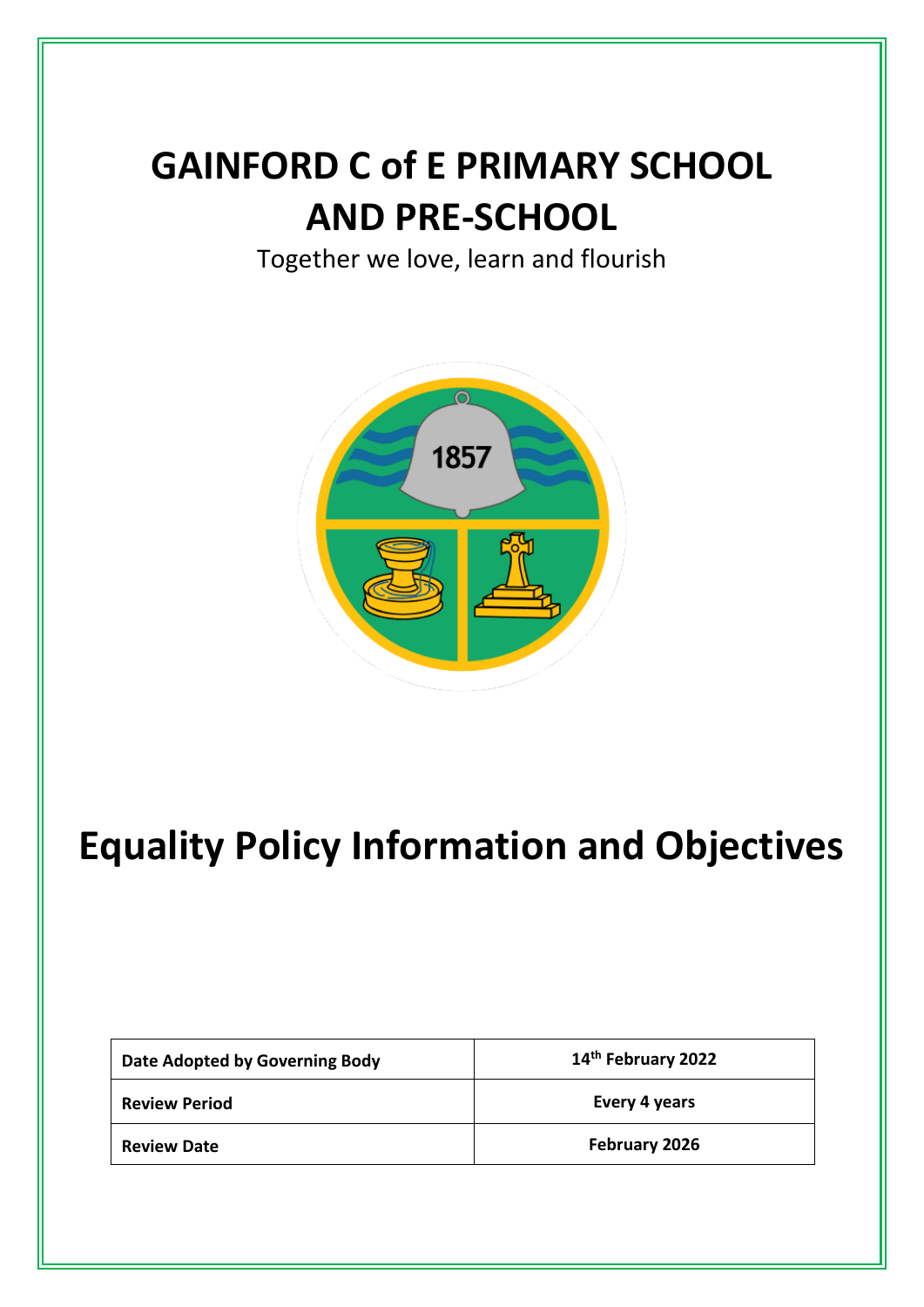# **Ethos/Values**

Gainford C of E Primary School and Pre-School is a semi-rural school in the village of Gainford, lying between Darlington and Barnard Castle and at the centre of our local community. We offer a fantastic education based around achievement and success in a nurturing, holistic environment.

Here education is about more than just academic achievement; it is about developing young people who can flourish in all areas of their lives developing the intellectual, spiritual, moral and physical attributes, becoming proud and respectful members of our community. Our deeply Christian ethos, values and vision statement 'Together we love, learn and flourish' are central to the experiences our children have each and every day.

We value all of God's children and promote the rights of all pupils as expressed in the UN Convention on the Rights of the Child.

# **Introduction**

The Equality Act 2010 was introduced fully in April 2011 and there is no longer a requirement that schools should draw up and publish equality schemes or policies. However, it is still good practice for a school to make a statement about the principles according to which it assesses the impact on equality of its policies and practices, and according to which it establishes specific objectives.

We must under the general duty of public sector equality duty, in the exercise of our functions, have due regard to the need to:

- Eliminate discrimination, harassment, victimisation and any other conduct that is prohibited under the Act.
- Advance equality of opportunity between persons who share a relevant protected characteristic and persons who do not share it.
- Foster good relations between persons who share a relevant protected characteristic and persons who do not share it.

This will apply to all pupils, staff and others using the facilities. We will give relevant proportionate consideration to the public sector equality duty.

The protected characteristics for the school's provisions are:

- Disability
- Gender reassignment
- Pregnancy and maternity
- Race
- Religion or belief
- Sex
- Sexual orientation
- Age (only applicable to staff, not pupils)
- Marriage and Civil Partnerships (only applicable to staff, not pupils)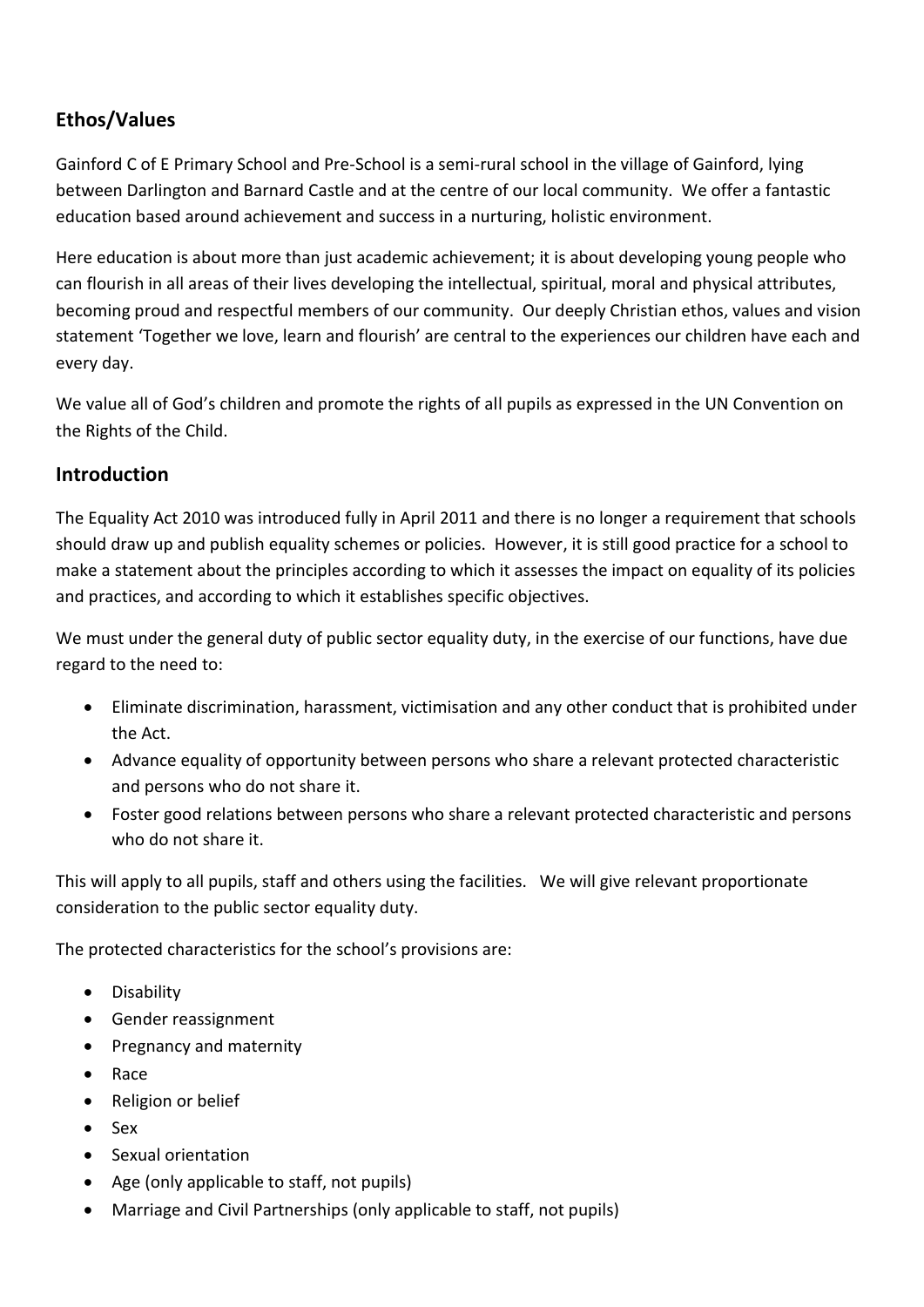Age and marriage and civil partnership are NOT protected characteristics for the school's provision for pupils.

We will have **due regard** to advancing equality of opportunity including making serious consideration of the need to:

- Remove or minimise disadvantages suffered by persons who share a relevant protected characteristic that are connected to the characteristic
- Take steps to meet the needs of persons who share a protected characteristic that are different from the needs of persons who do not share it
- Encourage persons who share a relevant protected characteristic to participate in public life or in any activity in which participation by such persons is disproportionately low.

We will consider the 'Brown Six' principles of 'due regard'

- **awareness** all staff know and understand what the law requires
- **timeliness** implications considered before they are implemented
- **rigour** open-minded and rigorous analysis, including parent/pupil voice
- **non-delegation** the PSED cannot be delegated
- **continuous** ongoing all academic year
- **record-keeping** keep notes and records of decisions and meetings

We welcome the opportunity to be transparent and accountable. To this end we fulfil the specific duties of the Act by:

- Publishing our equality information
- Publishing our equality objectives

We aim to make the information accessible, easy to read and easy to find.

# **Legal Framework**

We welcome our duties under the Equality Act 2010 to eliminate discrimination, advance equality of opportunity and foster good relations in relation to age (as appropriate), disability, gender reassignment, marriage and civil partnership pregnancy and maternity, race, religion of belief, sex and sexual orientation.

We welcome our duty under the Education and Inspections Act 2006 to promote community cohesion.

We recognise these duties are essential to reflect international human rights standards as expressed in the UN Convention on the Rights if the Child, the UN Convention on the Rights of People with Disabilities, and the Human Rights Act 1998 and the Public Sector Equality Duties 2010.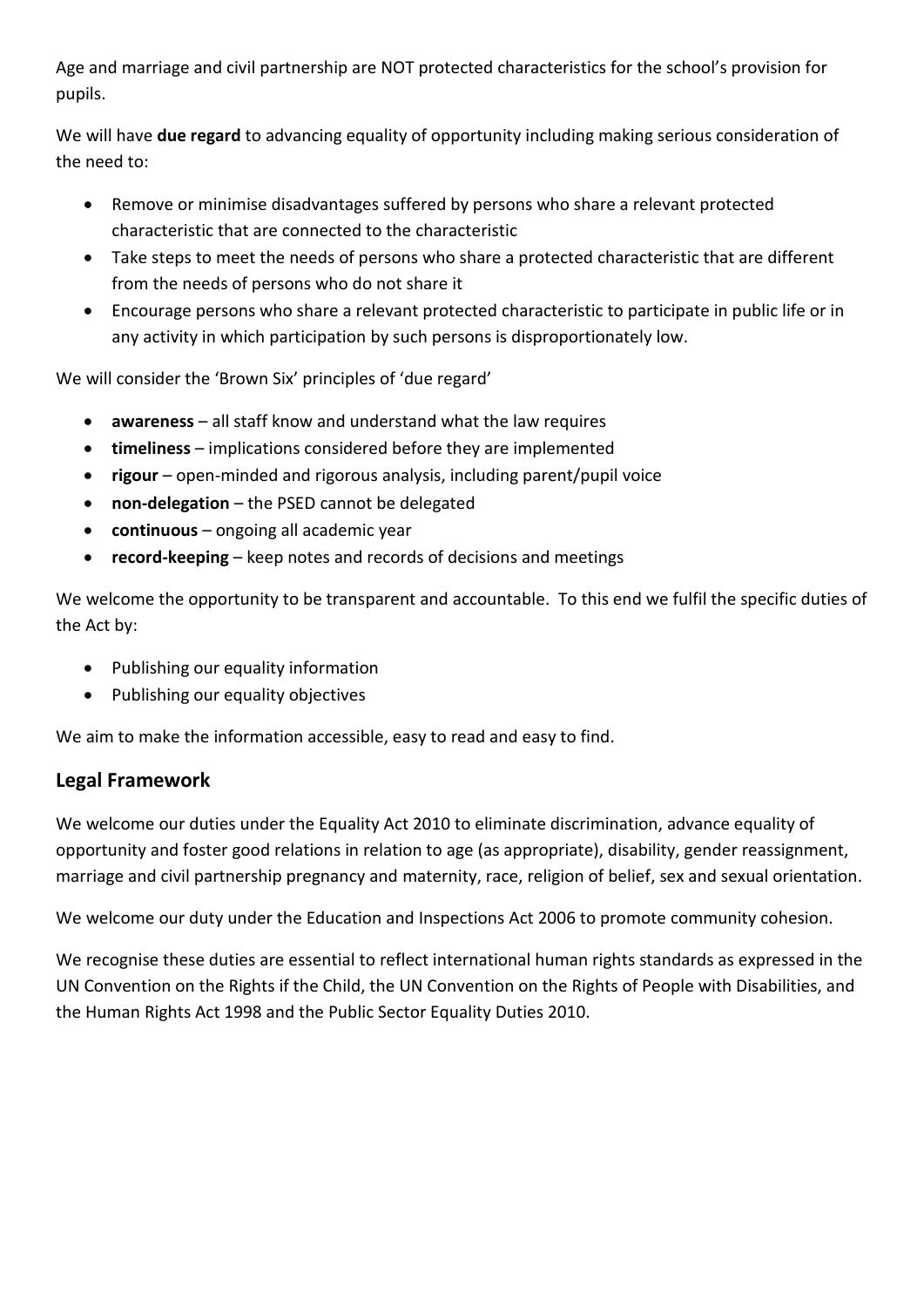| Age                                     | We have pupils aged from 3 to 11 years old in our<br>school                                                                                                                                    |
|-----------------------------------------|------------------------------------------------------------------------------------------------------------------------------------------------------------------------------------------------|
| Disability                              | We ensure reasonable adjustments are made<br>where appropriate                                                                                                                                 |
| Gender reassignment                     | We support pupils and parents with issues relating<br>to gender reassignment                                                                                                                   |
| Pregnancy and maternity                 | We comply with our equality duty and have<br>planned to deliver education on site if and when<br>required, or offer a place at the Young Parent<br>Group run by the SEND and Inclusion Service |
| 'Race' / ethnicity                      | 95% White British                                                                                                                                                                              |
|                                         | 1.5% Any other mixed background                                                                                                                                                                |
|                                         | 1.5% Any other white background                                                                                                                                                                |
|                                         | 1.5% White and Black African                                                                                                                                                                   |
| EAL (English as an Additional Language) | 0%                                                                                                                                                                                             |
| Religion and Belief / no belief         | 100% of parents gave information about our<br>pupils. Of these:                                                                                                                                |
|                                         | 56% Christian                                                                                                                                                                                  |
|                                         | 10.6% No religion                                                                                                                                                                              |
|                                         | 33.4% Did not state                                                                                                                                                                            |
| <b>SEND</b>                             | The school identifies 19.6% of pupils as having a<br><b>Special Educational Need</b>                                                                                                           |
| Sex - male/female                       | 47% Female                                                                                                                                                                                     |
|                                         | <b>53% Male</b>                                                                                                                                                                                |
| <b>Sexual Orientation</b>               | We support all pupils regardless of sexual<br>orientation                                                                                                                                      |
| <b>Pupil Premium</b>                    | 16.6% of pupils are eligible for Pupil Premium                                                                                                                                                 |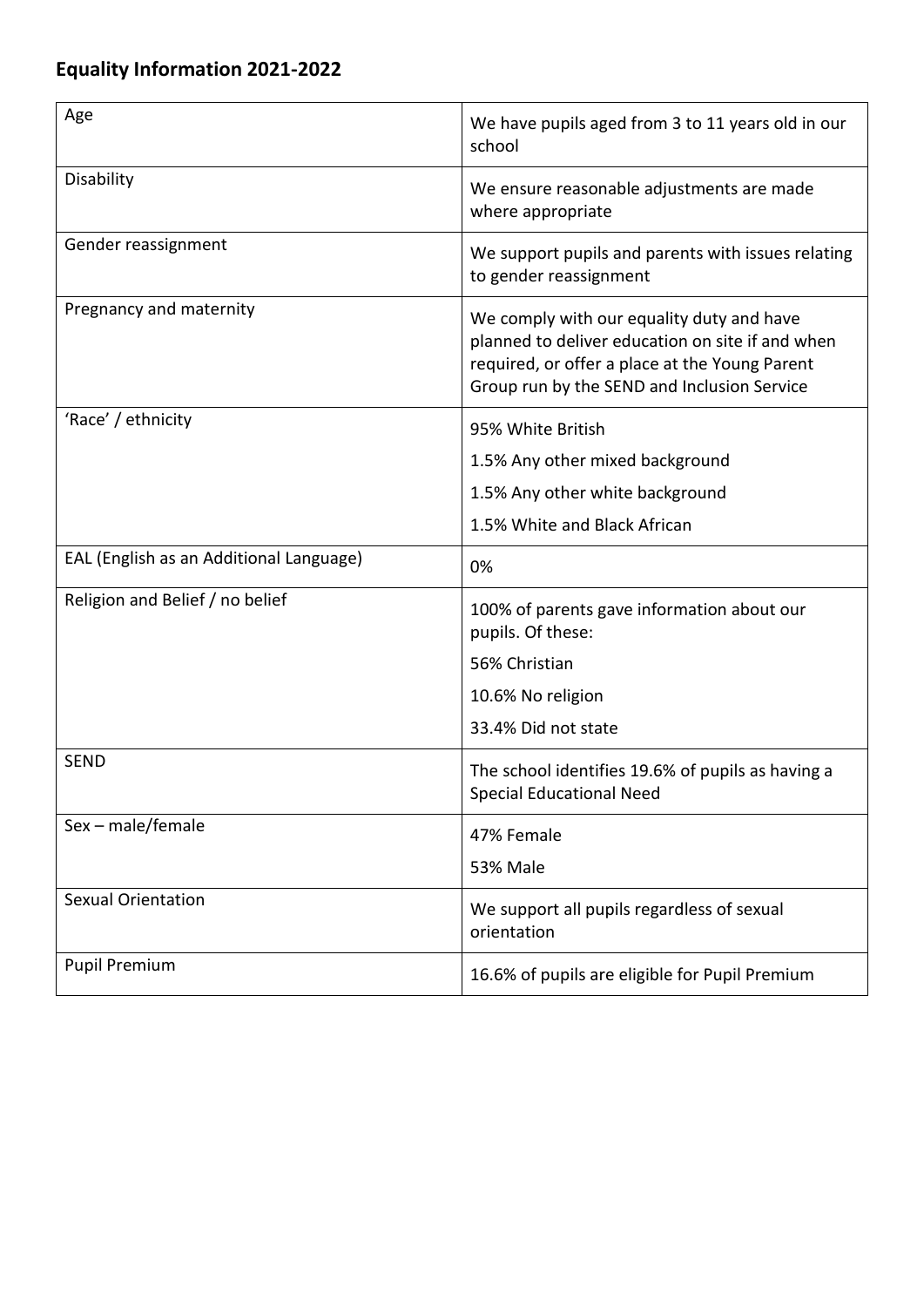# **Guiding Principles**

In fulfilling the legal obligations cited above, we are guided by nine principles:

#### **Principle 1: All learners are of equal value**

We see all learners as potential learners, and their parents and carers, as of equal value.

#### **Principle 2: We recognise and respect difference**

Treating people equally (Principle 1 above) does not necessarily involve treating them all the same. Out policies, procedures and activities must not discriminate but must nevertheless take account of differences of life-experience, outlook and background, and in the kinds of barrier and disadvantage which people may face.

#### **Principle 3: We foster positive attitudes and relationships, and a shared sense of cohesion and belonging**

We intend that our policies, procedures and activities should promote:

- Positive attitudes towards disabled people, good relations between disabled and non-disables people, and an absence of harassment of disabled people
- Positive interaction, good relations and dialogue between groups and communities different from each other in terms of ethnicity, culture, religious affiliation, national origin or national status, and an absence of prejudice-related bullying incidents
- Mutual respect and good relations between boys and girls, and women and men, and an absence of sexual, homophobic and transphobic harassment.
- Positive attitudes and understanding of those women pregnant or during maternity

### **Principle 4: We observe good equalities practice in staff recruitment, retention and development**

We ensure that policies and procedures should benefit all employees and potential employees, for example in recruitment and promotion, and in continuing professional development.

#### **Principle 5: We aim to reduce and remove inequalities and barriers that already exist**

In addition to avoiding or minimising possible negative impacts of our policies, we take opportunities to maximise positive impacts by reducing and removing inequalities and barriers that may already exist.

#### **Principle 6; We consult and involve widely**

People affected by a policy or activity should be consulted and involved in the design of new policies, and in the review of existing ones. We consult and involve all sectors of the school community.

#### **Principle 7: Society as a whole should benefit**

We intend that our policies and activities should benefit society as a whole, both locally and nationally, by fostering greater social cohesion, and greater participation in public life.

#### **Principle 8: We base our practices on sound evidence**

We maintain and publish quantitative and qualitative information about our progress towards greater equality

#### **Principle 9: Objectives**

Every four years we formulate and publish specific and measurable objectives, based on the evidence we have collected and published. The objectives which we identify take into account national and local priorities and issues, as appropriate. We keep our equality objectives under review and report annually on progress towards achieving them.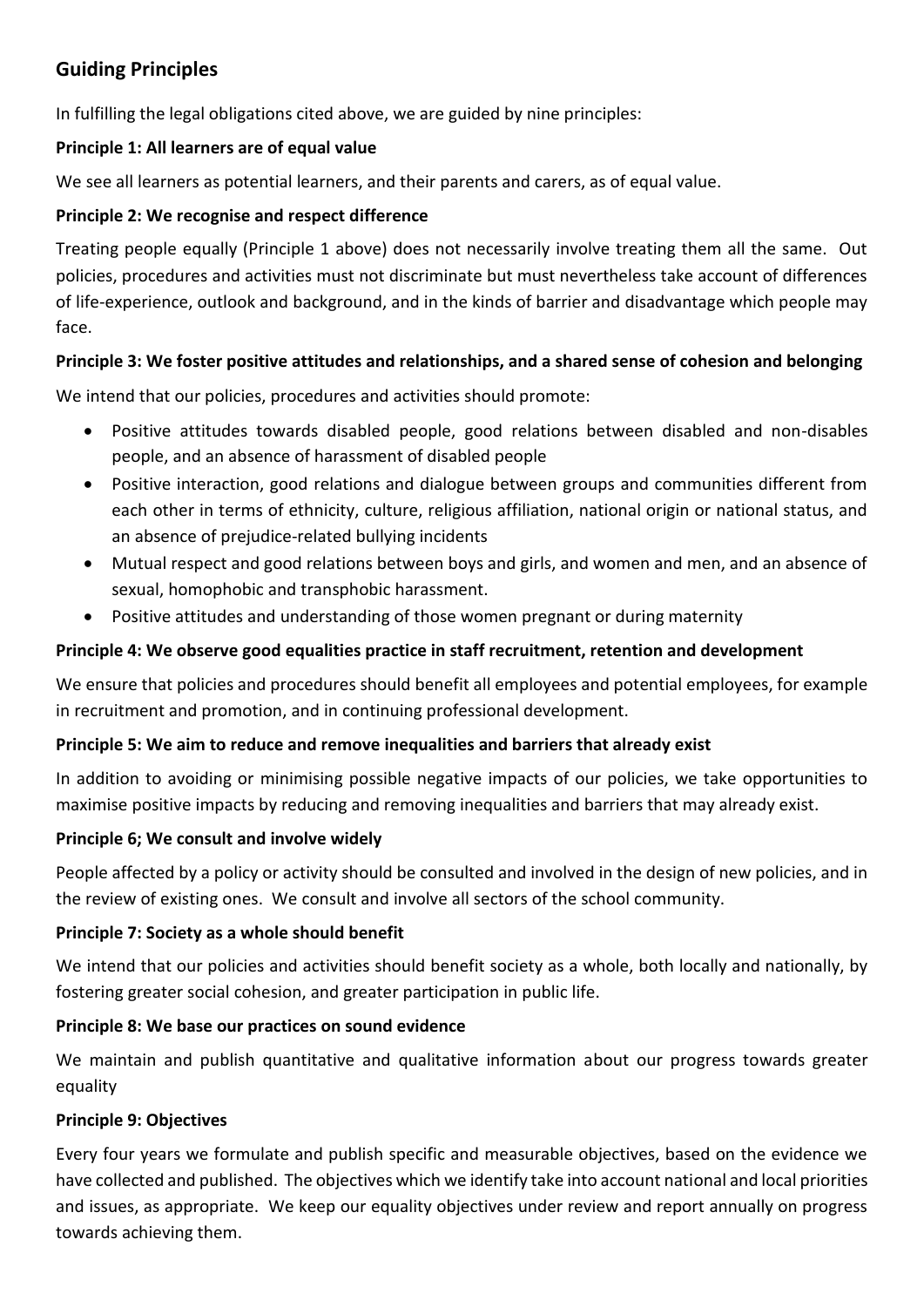# **Equality Objectives**

| Objective 1        | To eliminate discrimination by catering<br>for the needs of all children including<br>those with special needs and disabilities<br>and those classed as disadvantaged                                                     | We have chosen this objective because<br>this issue is increasingly relevant to the<br>school as the proportion of pupils on<br>the SEN register has increased. To<br>achieve this objective, we plan to<br>deliver quality first teaching to all<br>pupils. We will monitor, review and<br>adjust as needed.          |
|--------------------|---------------------------------------------------------------------------------------------------------------------------------------------------------------------------------------------------------------------------|------------------------------------------------------------------------------------------------------------------------------------------------------------------------------------------------------------------------------------------------------------------------------------------------------------------------|
| <b>Objective 2</b> | To eliminate discrimination by<br>promoting spiritual, moral, social and<br>cultural development through all<br>appropriate curricular opportunities,<br>with particular reference to issues of<br>equality and diversity | We have chosen this objective to enable<br>the pupils to reflect on equality issues,<br>to help them to tackle prejudice and to<br>promote community cohesion. We<br>involve all of the school community and<br>consult with other stakeholders as well<br>as considering national and local<br>priorities and issues. |

### **Ethos and Organisation**

We ensure the guiding principles apply to the full range of our policies and practices, including those that are concerned with:

- Pupils' progress, attainment and achievement
- Pupils' personal development, welfare and well-being
- Teaching styles and strategies
- Admissions and attendance
- Staff recruitment, retention and professional development
- Care, guidance and support
- Behaviour, discipline and exclusions
- Working in partnership with parents, carers and guardians
- Working with the wider community

# **Addressing Prejudice and Prejudice-Related Bullying**

The school is opposed to all forms of prejudice which stand in the way of fulfilling the legal duties.

There is a file maintained in the Head teacher's office on how prejudice-related incidents should be identified, assessed, recorded and dealt with.

We take seriously the importance of recording the numbers, types and seriousness of prejudice-related incidents at our school and how they are dealt with. We also investigate potential patterns and trends of incidents.